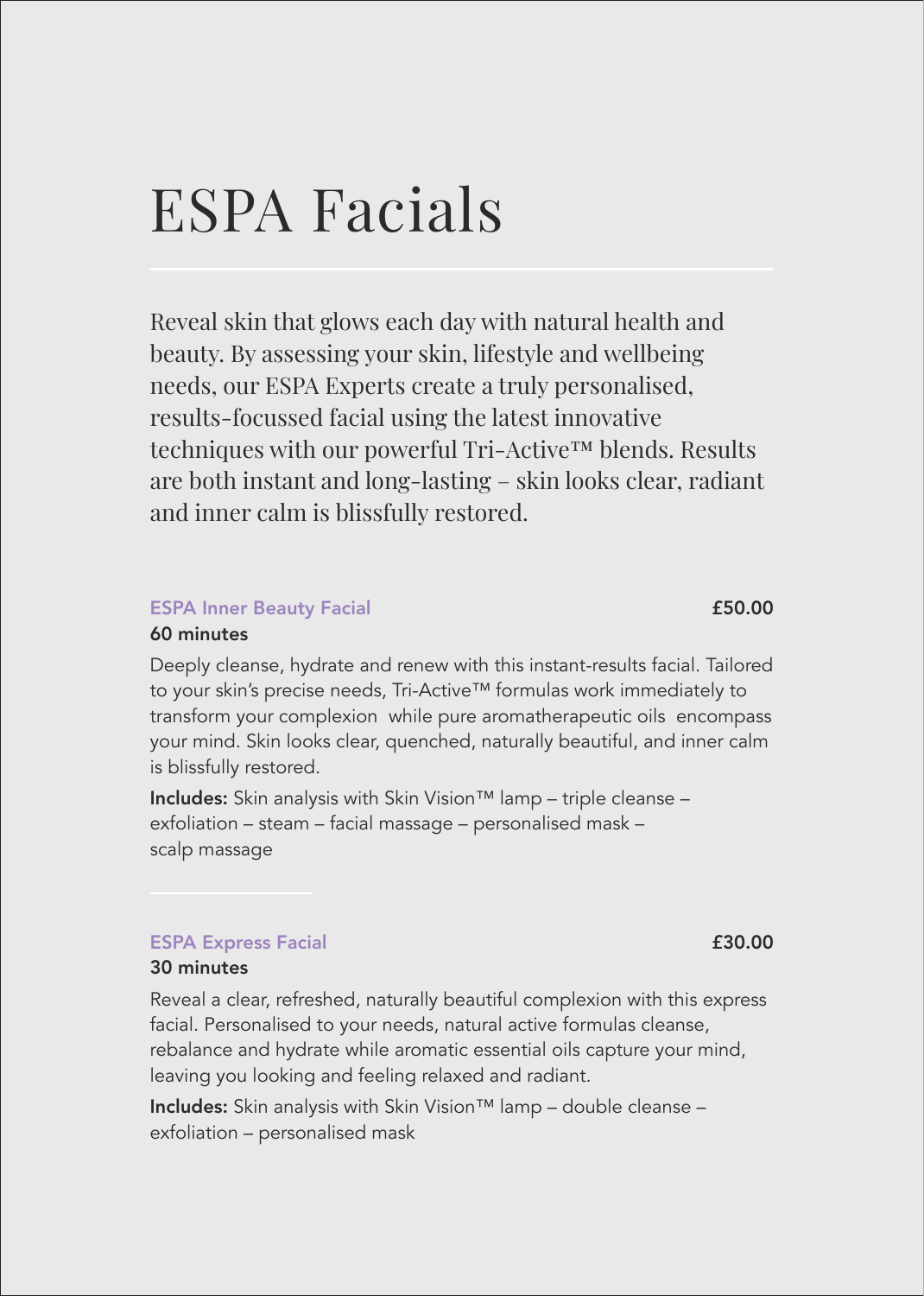#### Active Nutrients Glow from Within Facial **£60.00** 60 minutes

This invigorating nutrient-rich treatment embraces ESPA's holistic approach to restoring radiance, feeding your skin and your mood so your face glows with vitality.

Dull, lethargic complexions are brightened and refreshed with the power of a sweeping Gua Sha massage which stimulates the lymphatic and circulatory systems, helping boost the flow of blood and nutrients to the skin. Concentrating on your scalp, face, neck and décolleté and combining steaming, exfoliation and multi-masking to maximise results, the body, mind and skin feel renewed while your face has a lit-from-within luminosity.

Includes: Skin analysis with Skin Vision™ lamp – cleanse & exfoliation (including Foreo) steam–Gua Sha facial massage – double mask – hand & arm GuaSha massage

### **ESPA Instant Radiance Facial 2008 ESPA Instant Radiance Facial**

#### 90 minutes

Brighten and revitalise with this intense, instantly effective facial. Innovative formulas unlock nature's power to transform a fatigued or lacklustre complexion. Fresh, toned, radiantly healthy-looking skin emerges, and your natural glow is restored.

Includes: Skin analysis with Skin Vision™ lamp – triple cleanse (including deep brush cleanse) – exfoliation – steam – Tri-Active™ Regenerating Resurface & Brighten Mask – age-defying Rose Quartz crystal massage – professional Lifting & Smoothing Mask – scalp massage



Look out for our Hero treatments. These are out most popular treatments and a real indulgence.